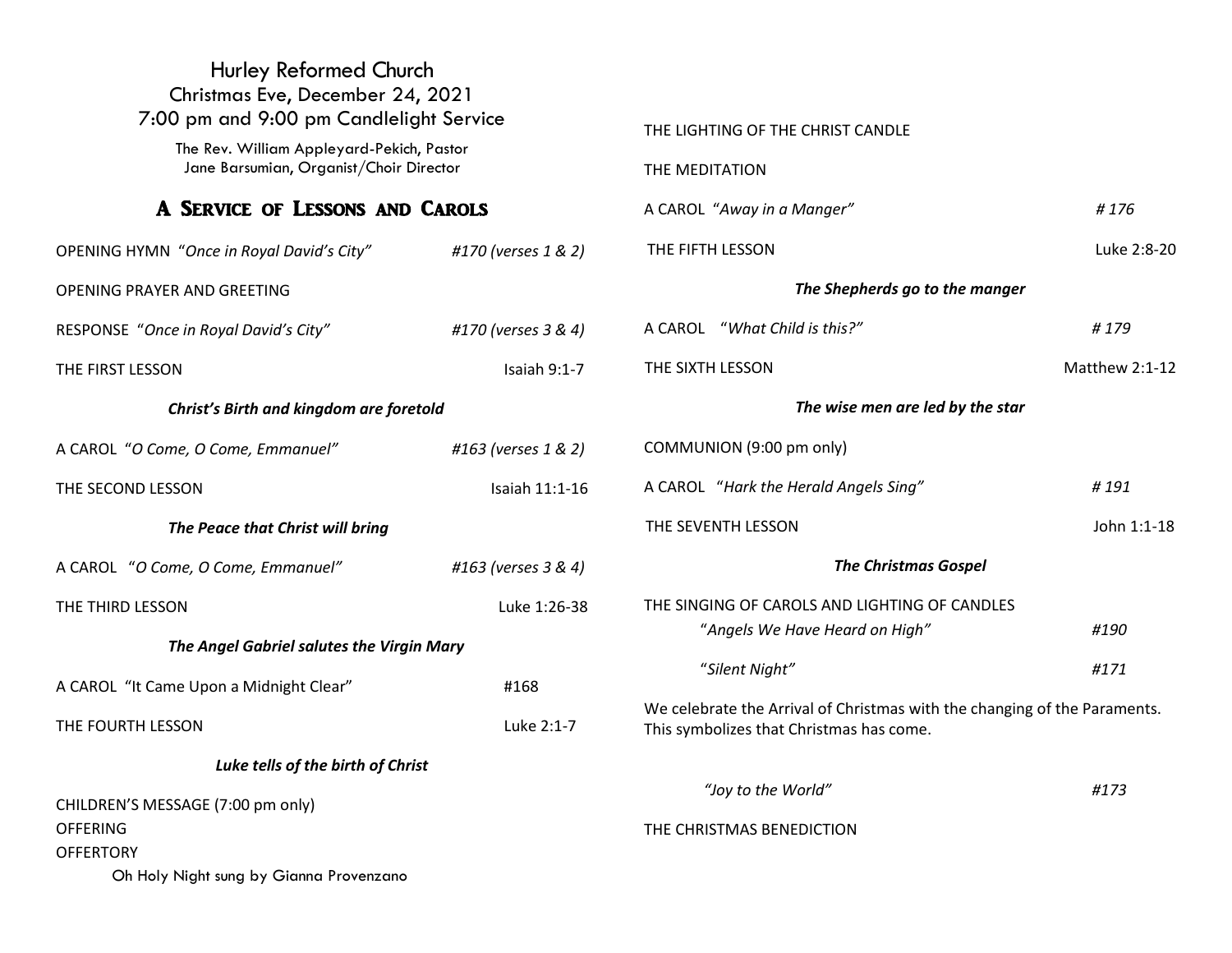#### **Welcome to Hurley Reformed Church!**

With joy we welcome your presence among us today. Let the words of the psalmist set the tone of our worship: "Sing praises to the LORD, O you faithful ones, and give thanks to his holy name--joy comes with the morning" (Psalm 30:4-5 NSRV)

**In Person and Zoom Worship** happens at 10am!

**Ushers assisting in the services** are, 7pm-Jim Pirro and David Kent; 9pm-Dennis Croswell and Linda Moon.

**Lighting the Advent Wreath** is The Dumas Family at 7pm.

**Mission of the month-** Samaritan's Purse

**Reach out to those who need your support in their day to day needs:** 

Judy Bell (Terry Gaffken's mom) needs prayers; Shirley Ruth is in Golden Hill; Bev Roosa is at the Terraces at Brookmeade; Fred Horvers is at TenBroeck; Lori Pinkham is in Wingate at Ulster; Anthony DiPietro (son of MaryAnn DiPietro); Marie Dressel; Muriel Ferraro is rehabbing at Thompson House.

**Audio recordings** of the weekly sermon are available on our website, HurleyReformedChurch.org.

#### **Hurley Reformed Church**

11 Main Street, PO Box 328, Hurley NY 12443

**Staff**

845-331-4121 www.HurleyReformedChurch.org

Rev. William Appleyard-Pekich Tara Lockart- Church Secretary

Jane Barsumian, M.Ed.

pastor@HurleyReformedChurch.org admin@HurleyReformedChurch.org Hours: T,W,TH,F, 9-2 Organist/Choir Director – Treasurer – Arlene Cotich

**Consistory 2021**

#### **Elders Deacons**

Douglas Constant, *Senior Elder*, *Classis Delegate* Allan Dumas Dennis Croswell, *Youth Ministry* Christopher Decker, *Information* Glenn Decker, *Finance Technology* Sandra Emrich, *Program & Activities* David Kent, *Worship* Thomas Harkin Robert Kindt James Pirro, *Property & Maintenance* Lisa Longto, *Clerk* Linda Moon Missions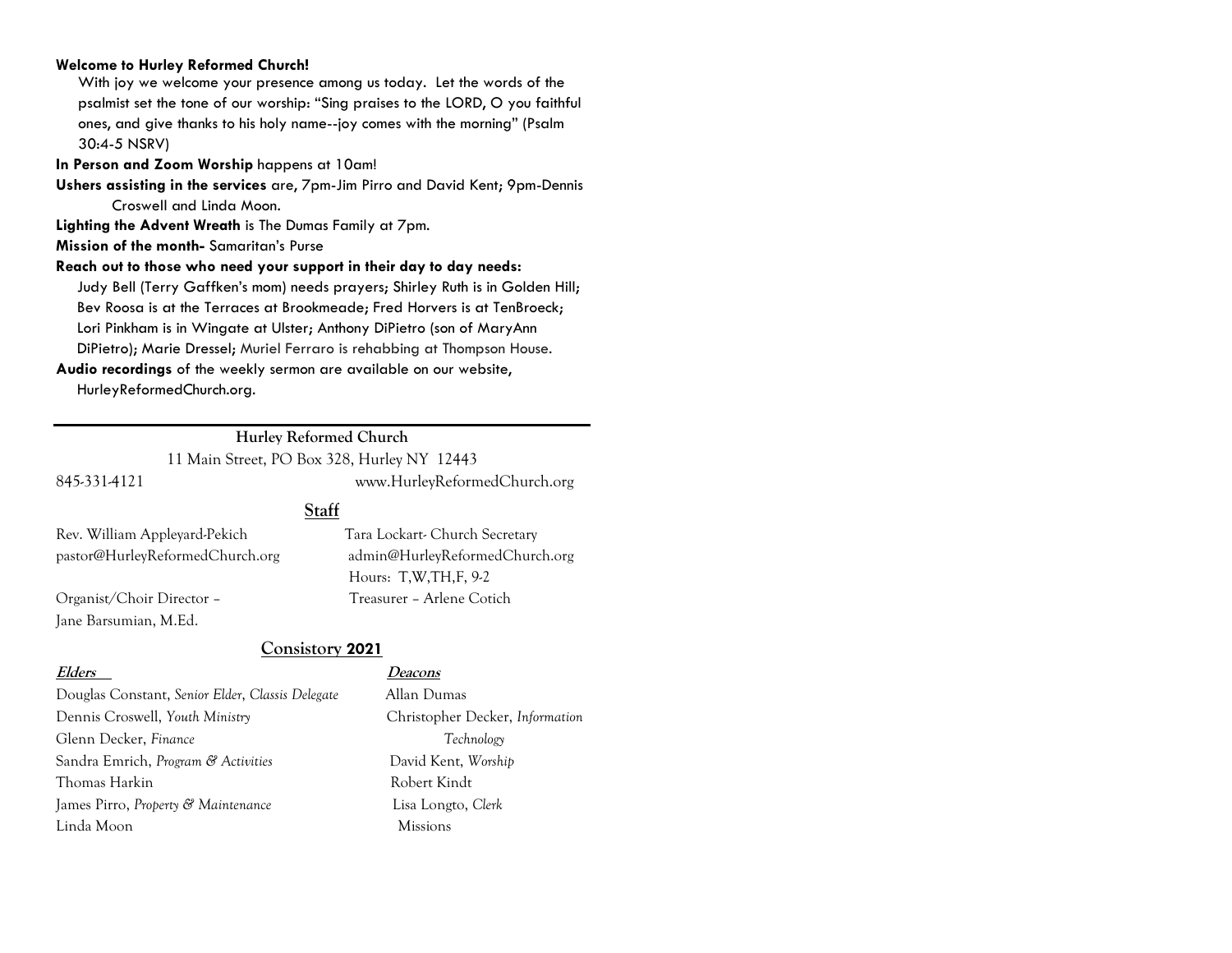# **#170, Once in Royal David's City**

- 1. Once in royal David's city Stood a lowly cattle shed, Where a mother laid her Baby In a manger for His bed. Mary was that mother mild -- Jesus Christ , her little child.
- 2. He came down to earth from heaven Who is God and Lord of all; And His shelter was a stable, And His cradle was a stall. With the poor and mean and lowly Lived on earth our Savior holy.
- 3. Jesus is our child -hood's pattern; Day by day like us He grew. He was little, weak, and helpless; Tears and smiles like us He knew. And He feeleth for our sadness, And He shareth in our gladness.
- 4. And our eyes at last shall see Him Through His own redeeming love; For that child so dear and gentle Is our Lord in heaven above. And He leads His children on, To the place where He is gone.

#### **#163 , O Come, O Come, Emmanuel**

- 1. O come, O come, Emmanuel, And ransom captive Israel , That mourns in lowly exile here Until the Son of God appear. *Refrain:* Rejoice! Rejoice! Emmanuel Shall come to thee, O Israel.
- 2. O come, Thou Dayspring, come and cheer Our spirits by Thine advent here. Disperse the gloomy clouds of night, And death's dark shadows put to flight. *Refrain:* Rejoice! Rejoice! Emmanuel Shall come to thee, O Israel.
- 3. O come, Thou Wisdom from on high, And order all things far and nigh. To us the path of knowledge show, And cause us in her ways to go . *Refrain:* Rejoice! Rejoice! Emmanuel Shall come to thee, O Israel.
- 4. O come, Desire of nations; bind All peoples in on heart and mind. Bid envy, strife and quarrels cease; Fill the whole world with heaven's peace.  *Refrain:* Rejoice! Rejoice! Emmanuel Shall come to thee, O Israel.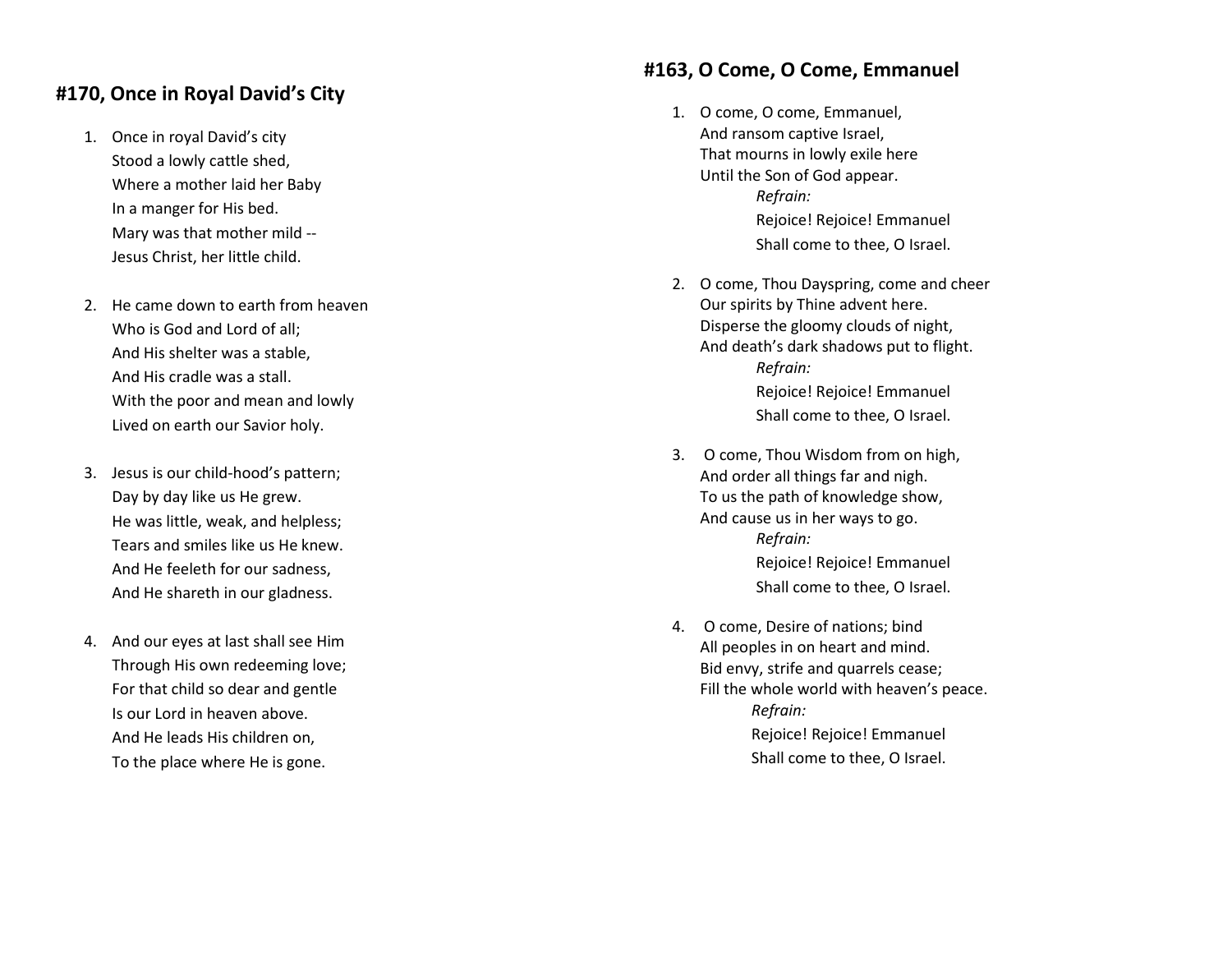## **#168, It Came upon the Midnight Clear**

- 1. It came upon the midnight clear, That glorious song of old, From angels bending near the earth To touch their harps of gold. "Peace on the earth, good will to men, From Heav'n's all-gracious King." The world in solemn stillness lay To hear the angels sing.
- 2. Still through the cloven skies they come, With peaceful wings unfurled, And still their heav'nly music floats O'er all the weary world; Above its sad and lowly plains, They bend on hov'ring wing, And ever o'er its babel sounds The blessed angels sing.
- 3. And ye, beneath life's crushing load, Whose forms are bending low, Who toil along the climbing way With painful steps and slow, Look up! for glad and golden hours Come swiftly on the wing. Oh, rest beside the weary road, And hear the angels sing.
- 4. For lo! the days are hast'ning on, By prophet bards foretold, When with the ever-circling years Comes round the age of gold, When peace shall over all the earth It's ancient splendors fling. And the whole world gives back the song Which now the angels sing.

#### **#176, Away in a Manger**

- 1. Away in a manger, no crib for a bed, The little Lord Jesus laid down His sweet head. The stars in the sky looked down where He lay, The little Lord Jesus, asleep on the hay.
- 2. The cattle are lowing, the Baby awakes, But little Lord Jesus, no crying He makes. I love Thee, Lord Jesus; look down from the sky And stay by my cradle till morning is nigh.
- 3. Be near me, Lord Jesus; I ask Thee to stay Close by me forever, and love me, I pray. Bless all the dear children in Thy tender care, And fit us for Heaven, to live with Thee there.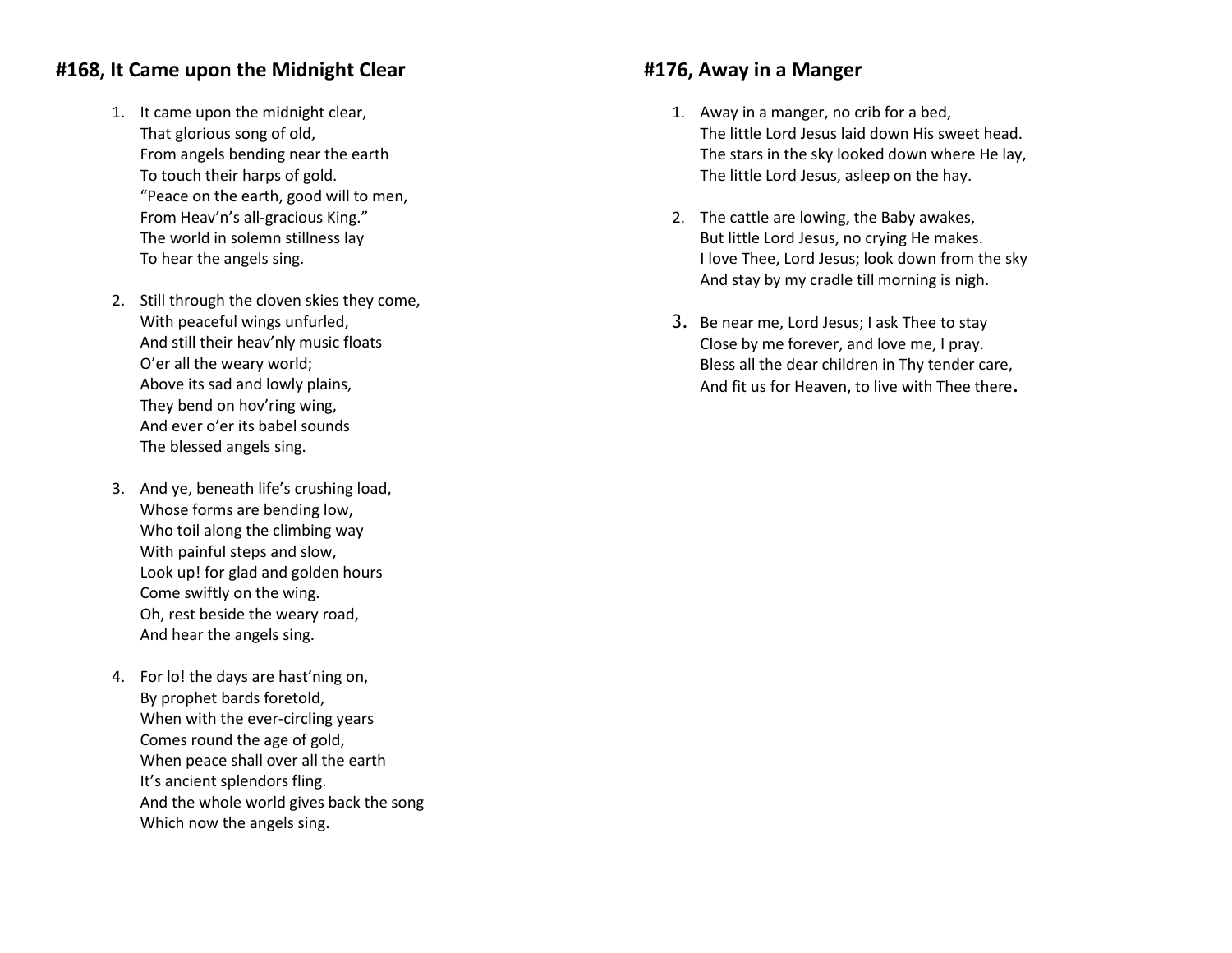## **#179, What Child is This?**

- 1. What Child is this who, laid to rest, On Mary's lap is sleeping? Whom angels greet with anthems sweet, While shepherds watch are keeping?
	- Refrain: This, this is Christ the King, Whom shepherds guard and angels sing; Haste, haste to bring Him laud, The Babe, the Son of Mary.
- 2. Why lies He in such mean estate Where ox and ass are feeding? Good Christians, fear, for sinners here The silent Word is pleading.
	- Refrain: This, this is Christ the King, Whom shepherds guard and angels sing; Haste, haste to bring Him laud, The Babe, the Son of Mary.
- **3.** So bring Him incense, gold, and myrrh; Come peasant, king to own Him; The King of Kings salvation brings, Let loving hearts enthrone Him.
	- Refrain: This, this is Christ the King, Whom shepherds guard and angels sing; Haste, haste to bring Him laud, The Babe, the Son of Mary

#### **#191, Hark the Herald Angels Sing**

1. Hark! The herald angels sing, "Glory to the newborn King! Peace on earth, and mercy mild -- God and sinners reconciled!" Joyful, all ye nations rise; Join the triumph of the skies. With th'angelic host proclaim, "Christ is born in Bethlehem!"

- *Refrain:* Hark! the herald angels sing, "Glory to the newborn King!"
- 2. Christ, by highest Heav'n adored! Christ the everlasting Lord! Long desired, behold Him come, Offspring of a Virgin's womb. Veiled in flesh the Godhead see; Hail th'incarnate Deity, Pleased as man with men to dwell, Jesus our Emmanuel.
	- *Refrain:*

3. Hail the heav'nly Prince of Peace! Hail the Sun of Righteousness! Light and life to all He brings, Ris'n with healing in His wings. Mild He lays His glory by, Born that man no more may die; Born to raise the sons of earth, Born to give them second birth.

*Refrain:*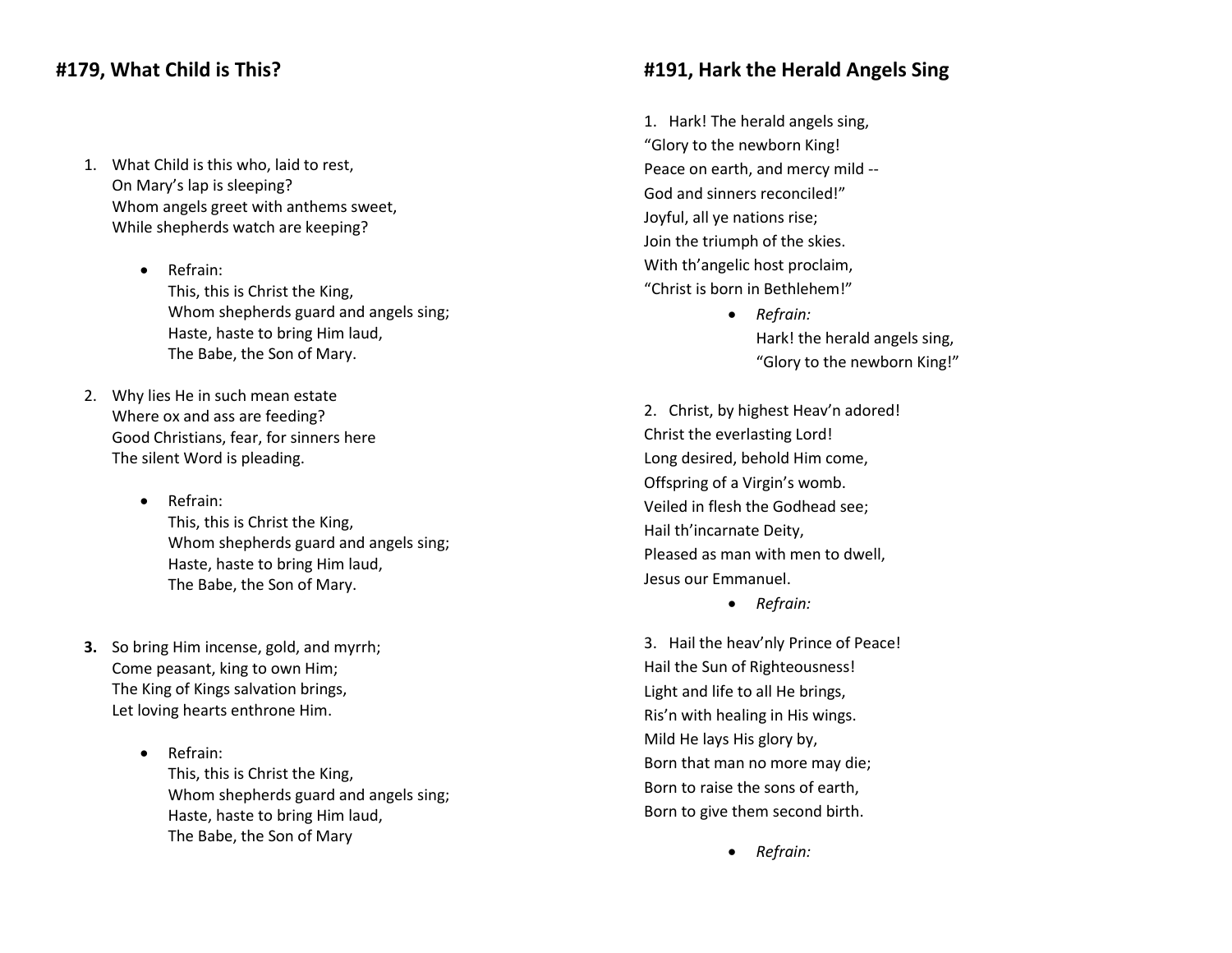# **#190, Angels We Have Heard on High**

- 1. Angels we have heard on high Sweetly singing o'er the plains, And the mountains in reply , Echoing their joyous strains.
	- *Refrain:* Gloria in excelsis Deo! Gloria in excelsis Deo!
- 2. Shepherds, why this jubilee? Why your joyous strains prolong? What the gladsome tidings be Which inspire your heav'nly song?
	- *Refrain* Gloria in excelsis Deo! Gloria in excelsis Deo!
- 3. Come to Bethlehem and see Him Whose birth the angels sing; Come, adore on bended knee Christ the Lord, the newborn King.
	- *Refrain* Gloria in excelsis Deo! Gloria in excelsis Deo!

# **#171, Silent Night, Holy Night**

- 1. Silent night, holy night! All is calm, all is bright Round yon virgin mother and Child. Holy Infant, so tender and mild, Sleep in heavenly peace, Sleep in heavenly peace.
- 2. Silent night, holy night! Shepherds quake at the sight; Glories stream from heaven afar, Heav'nly hosts sing "Alleluia! Christ the Savior is born! Christ the Savior is born! "
- 3. Silent night, holy night! Wondrous star, lend thy light. With the angels let us sing, Alleluia to our King; Christ the Savior is born; Christ the Savior is born!
- 4. Silent night, holy night! Son of God, love's pure light Radiant beams from Thy holy face , With the dawn of redeeming grace, Jesus, Lord, at Thy birth, Jesus, Lord, at Thy birth.